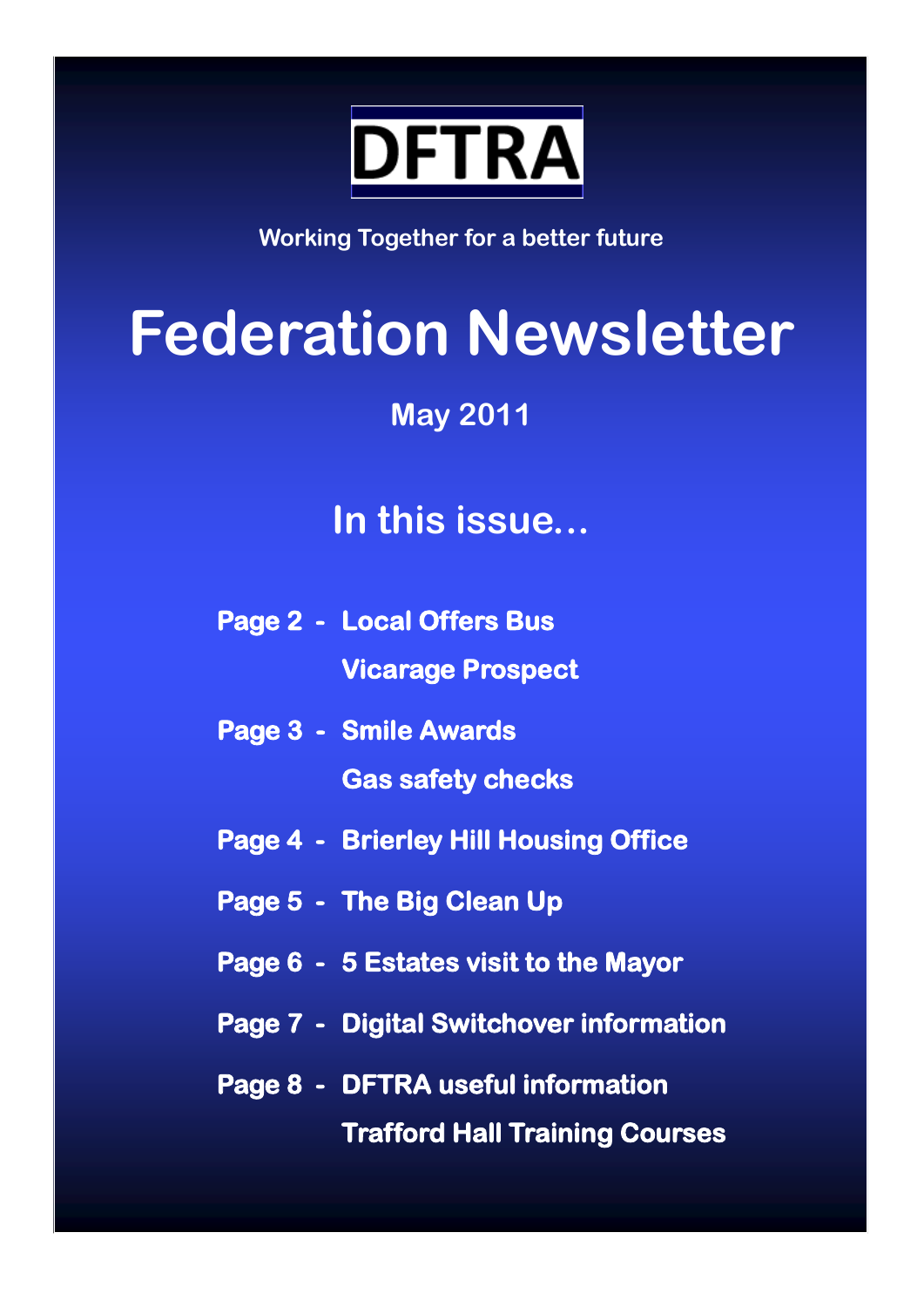# **Tenants on Tour!**

**Two proactive tenant"s, Peter Hartshorne from Beacon Hill Tenants and Residents Association (TRA) and Dennis Harper of New Wrens Nest TRA, succeeded in securing funding from Trafford Hall National Communities Resource Centre to help tenants find out how Dudley Council is set to improve services for tenants.** 

**The funding enabled them to hire an information vehicle which stopped off in Stourbridge, Halesowen, Sedgley, North Dudley and Dudley informing tenants of how Dudley Council will achieve the national housing standards set by the government.** 

**The five national standards in housing are tenant involvement and empowerment, home, tenancy, neighbourhood and community and value for money.** 

**Peter, Dennis, the Participation Development Team and tenant volunteers spoke to over 250 tenants during the week long campaign, giving them a list showing how Dudley Council will meet each standard and asking for their ideas for next years offers.**

**The event was a huge success, well done Peter and Dennis.**

#### **Vicarage Prospect Coffee Mornings**

**Coffee mornings are being held by Vicarage Prospect TRA for the residents of Clent and Claverly Courts. They are held on the last Wednesday of every month, and take place in the Church Hall across the road so residents don"t have too far to travel.**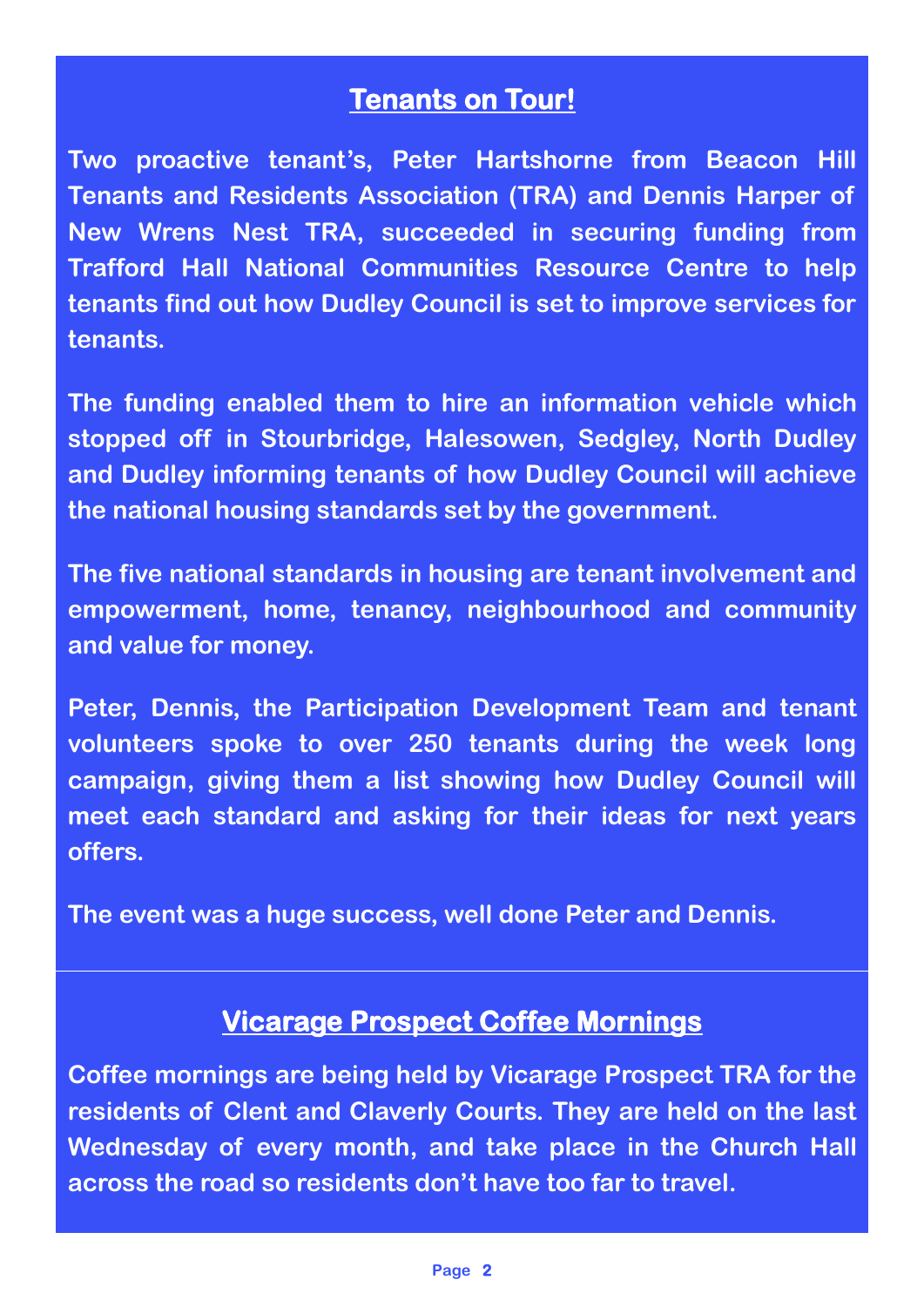#### **Partnership working recognised**

**Congratulations to Martin Smith of Bowling Green TRA and John Mason from Darby End TRA who were presented with a SMILE award for Partnership working by Dudley Council. SMILE stands for smart, meaningful, interesting, learning, experience.** 

**The pair were joined by their Housing Manager Vicky Skidmore, who nominated them for the award, and Emma Jones their Participation Development Officer to a presentation led by the Director for Adult, Community and Housing Service Andrea Pope-Smith.**



#### **Gas safety checks**

**Council tenants in the Dudley borough are being urged to take advantage of a free annual gas check as part of a drive to ensure people"s safety.** 

**Every year around 20 people throughout the UK die from carbon monoxide poisoning caused by gas appliances and flues which are incorrectly installed or maintained, according to the UK"s leading authority, the Health & Safety Executive.**

**Around 20,000 Dudley Council owned properties which have gas appliances installed are visited as part of a rolling service contract, carried out by the authority"s partners, PH Jones. These free visits are made to check council owned gas central heating and fires are working safely and efficiently.** 

**Dudley Council tenants are asked to call 01384 286086 or 0300 555 8283 to arrange an appointment, if their gas appliances have not already been serviced. Servicing is carried out from Monday to Saturday between 8am and 8pm to ensure tenants can arrange a convenient time for appointments.**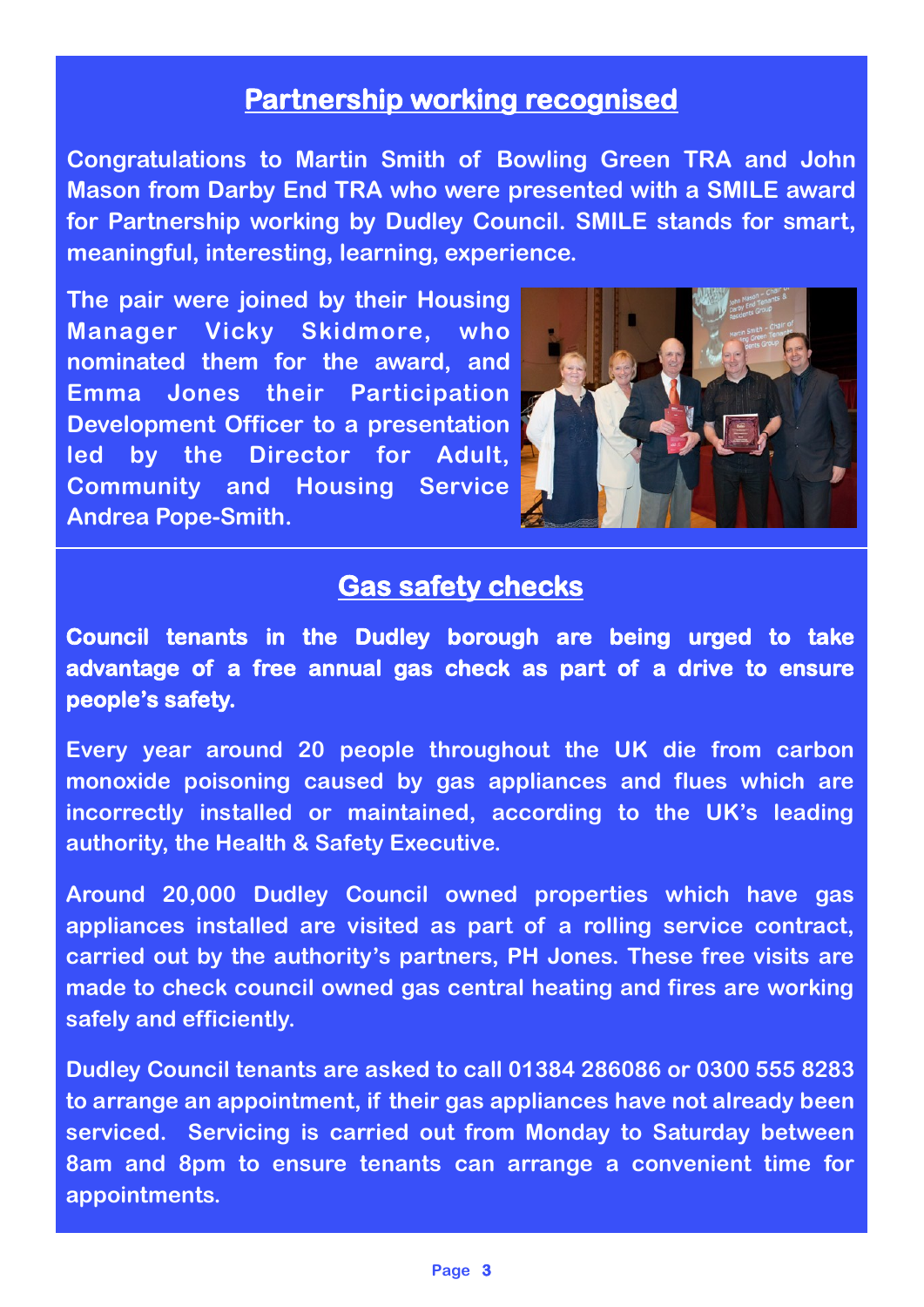## **Brierley Hill housing office**

**The Brierley Hill housing office is moving its reception service from next month (May).**

**The service will move from Cottage Street to the ground floor of Brierley Hill Library on Monday 9 May.**

**Customers who use the existing Brierley Hill area housing office will be able to access a variety of services within the town"s library, which will include a housing services" reception as well as the Citizen"s Advice Bureau.**

**The housing reception desk will continue to provide assistance on general housing enquiries and homelessness issues from Monday to Friday 9am – 5pm. The facility will not be able to accept payments, however those customers affected have already been advised of the other payment options available, including nearly 40 PayPoint, Payzone and Post Office locations within the Brierley Hill area.**

**Laundry tokens, keys fobs and electricity tokens will still be available from the housing reception desk.**

**Improvements within the library will include the introduction of self service facilities as well as upgrading facilities for the disabled.**

**Diane Channings, assistant director of adult, community and housing services, said:**

**"By co-ordinating the housing office and Brierley Hill Library we are bringing together a number of council services and community advice services together under one roof in a convenient high street location.**

**"Over the last few years we have been working with the Citizens Advice Bureau developing a homelessness and debt prevention service. Locating the CAB in the library makes absolute sense and provides the public with much needed impartial advice at a convenient location."**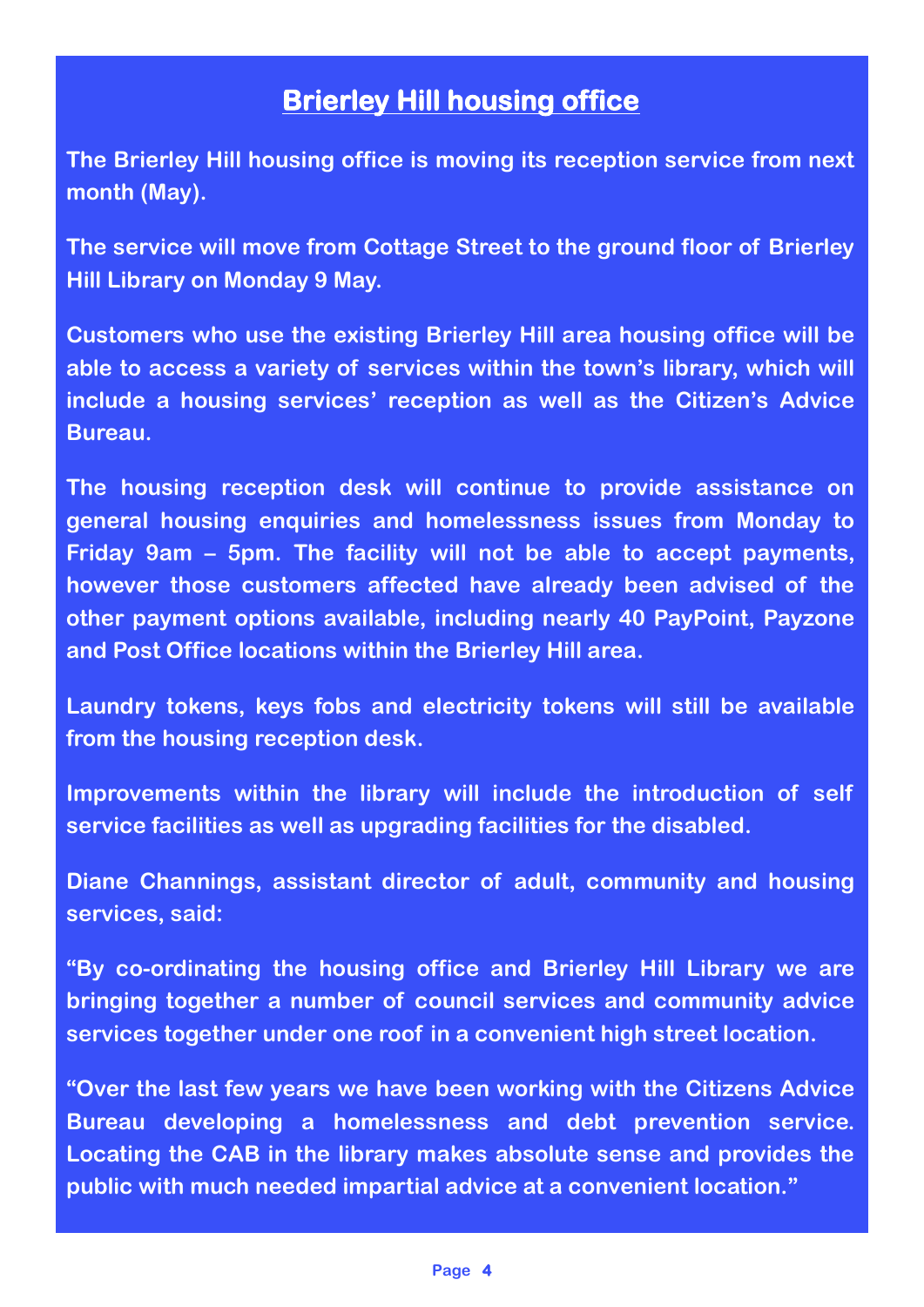#### **The Big Clean Up Group does it again and again**

**In March The Big Clean Up Group carried out a Big Clean Up of the Worcester Road area of Darby End the chance to dispose of their rubbish. There are many people who are unable to get to the local tip or afford skips and these events, organised by the group, give them the opportunity to clear out their unwanted items.** 

**The group were visited at Darby End by the Express and Star and Dudley News as well as a very impressed Dawn Carr from Birmingham Community Foundation.**

**Then in April they cleaned up the Bowling Green Estate. It was an extremely busy day, 170 people visited the skips as did volunteers from a residents group in Alumwell, Walsall who want to carry out a similar event in their area and came along to learn from the group.**

**The Big Clean Up Group is made up of volunteers from tenants and residents association from Bowling Green, Netherton Central, Saltwells, Darby End and Arley and Compton Court who work in partnership with the Five Estates Project, Participation Development Team, Housing Managers and Enforcement Officers with funding from Fair Shares and Birmingham Community Foundation.**

**For more information on holding a Big Clean Up in your area such as advice on funding and health and safety issues please call Martin Smith at DFTRA on 01384 868 010.**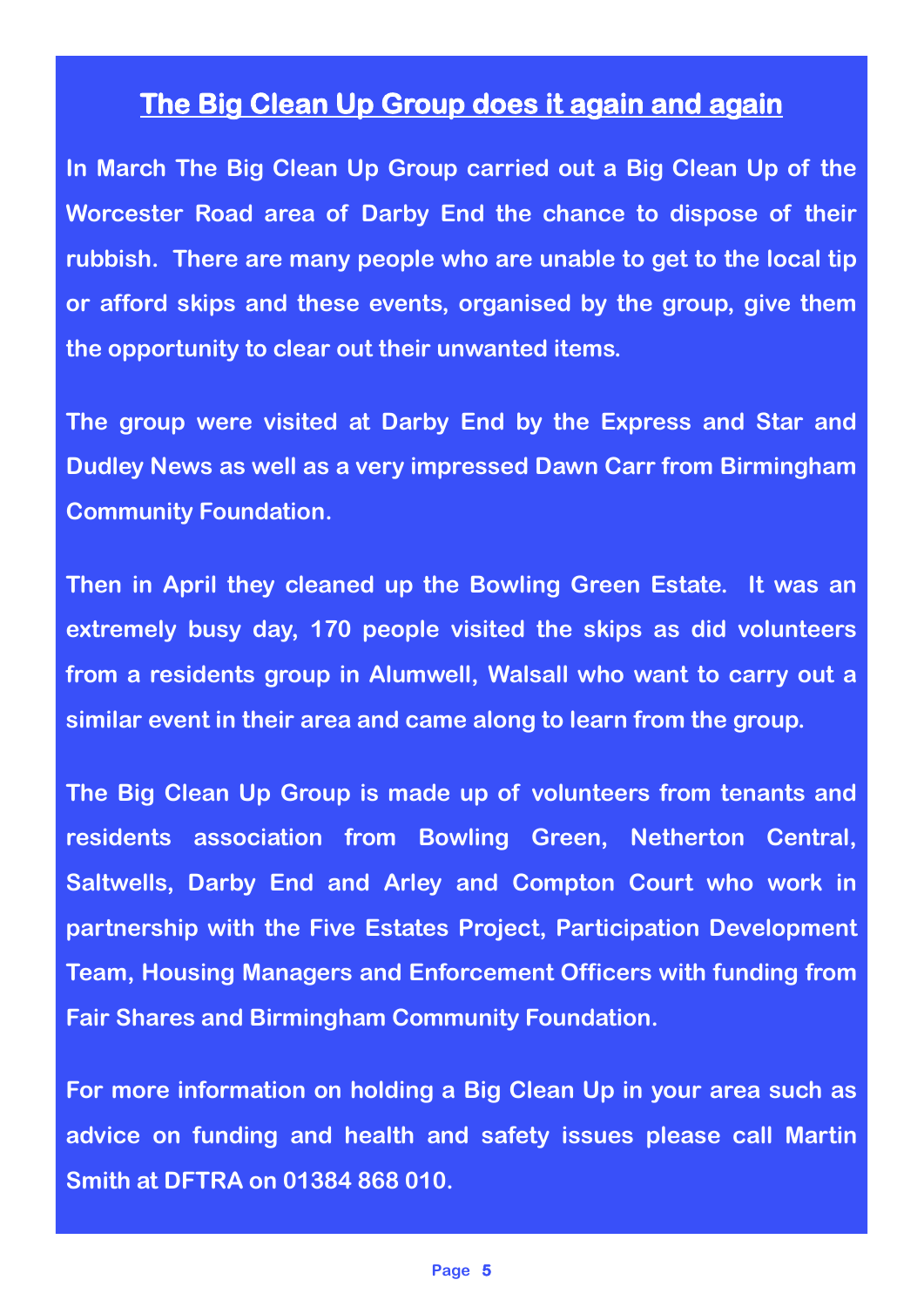## **Visiting the Mayor…**

**The 30th March saw a group of people from the "5 estates project" attend a very interesting and informative tour of the mayors parlour and Council Chambers.** 



**The tour involved a presentation which was given in the Council chambers, the group found this very informative and everyone"s questions about the Council and democracy were answered.** 

**The group then went for "tea & biscuits" with the Mayor and Mayoress in the Mayor"s parlour, with some members of the group signing the visitor book, they left a special message of thanks for the Mayor and the visit.**

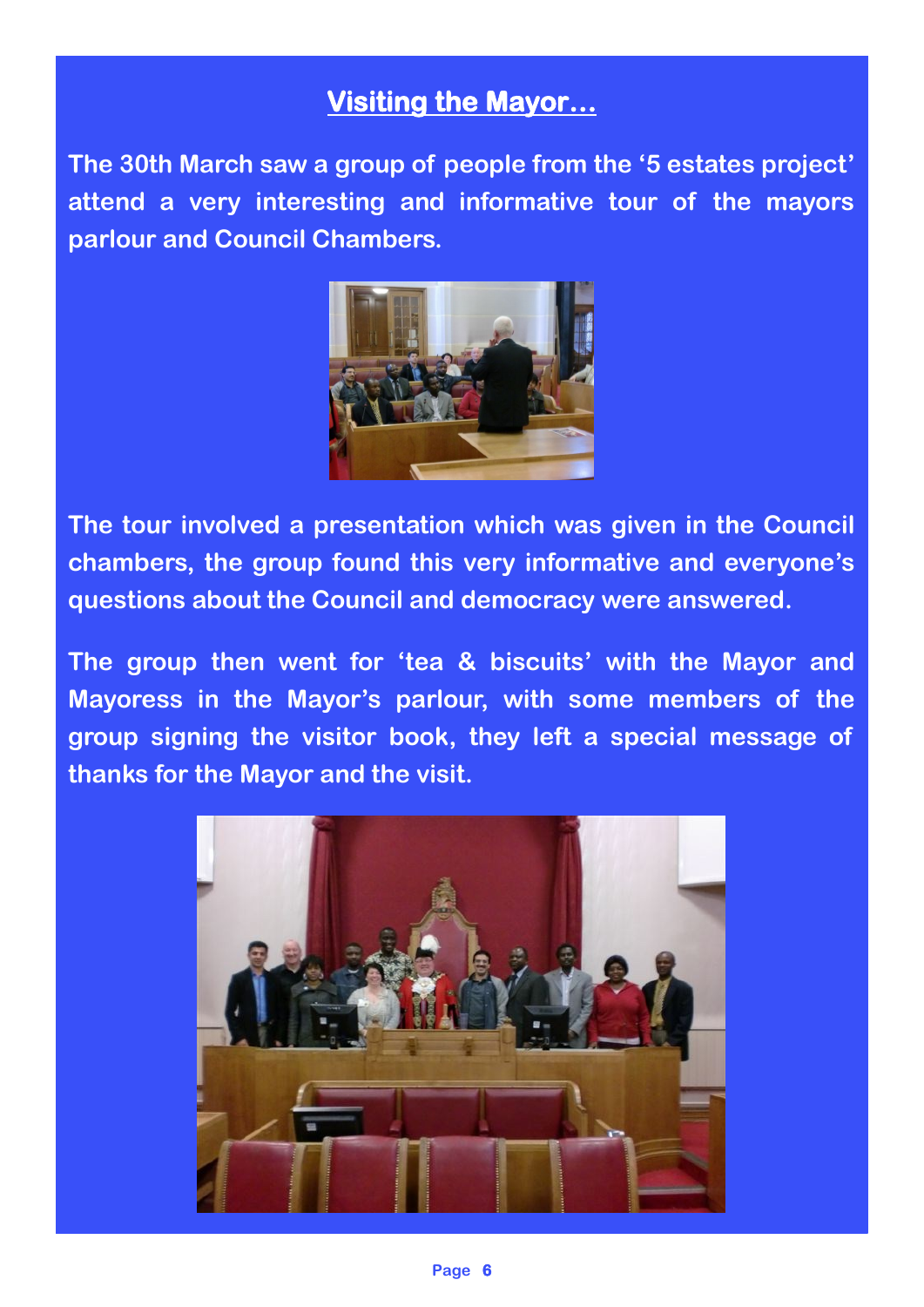#### **Digital switchover**

**The central region is beginning its switchover from analogue television to a much stronger digital signal this month (April).**

**Dudley Council is working in partnership with the official switchover scheme to raise awareness of the change to ensure borough residents have no interruption to their service.**

**This month the Wrekin & Bromsgrove transmitter will be switching over, followed by the Sutton Coldfield & Brierley Hill transmitters in September. It is important everyone who owns a television in the borough starts to convert their TVs to digital as soon as possible. Anyone who has not updated their system by the change over date will lose their reception.**

**Information pages have been set up on Dudley Council"s website offering advice on how to retune televisions, information on the BBC"s switchover help scheme, along with frequently asked questions.**

**The pages can be viewed at:** 

**www.dudley.gov.uk/welcome/news-in-dudley/digital-switchover**

**There are a number of events in the Dudley Borough where the Help Scheme will be on hand to offer help and advice. These dates are:** 

- **Dudley Marketplace on Friday 29th and Saturday 30th July, Wednesday 7th and Thursday 8th September, and also Wednesday 21st and Thursday 22nd of September.**
- **Halesowen, Somers square on Wednesday 3rd August.**
- **Stourbridge, Ryemarket square on Tuesday 14th June.**